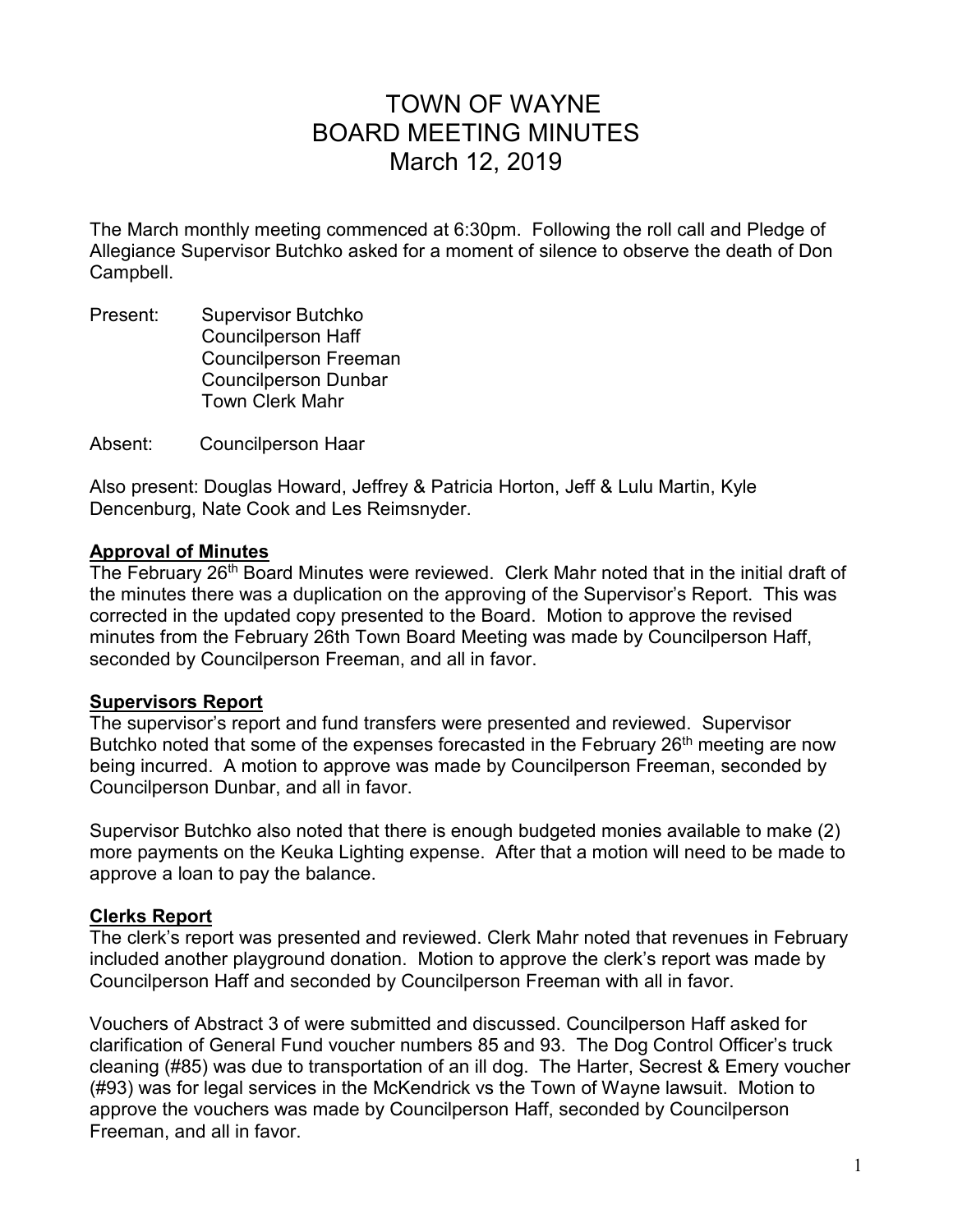Abstract 3 Vouchers were broken down by:

| • General Account    | Vouchers $52 - 93$ | \$40,848.88 |
|----------------------|--------------------|-------------|
| • Highway Account    | Vouchers $18 - 30$ | \$13,514.24 |
| $\bullet$ TA Account | Voucher 7          | \$1,575.24  |
| $\bullet$ SL Account | Voucher 3          | \$235.86    |

## **Tax Update**

Clerk Mahr reviewed the current tax collection position as of February 28<sup>th</sup>. There are 161 properties that have not paid. The taxes collected through the end of February are approximately \$60,000 less than 2018 for same time period. The tax figure that remains to be collected (\$338,791) is \$102,504 higher than 2018 for the same timeframe. The Highway and General Funds will be paid on March 14<sup>th</sup>.

Clerk Mahr also informed the board that because the last day to pay taxes is Monday, April 1, he will be working at the Town Hall that day from 11:00AM to 6:00PM to accommodate and last day payments. A notice will be placed on the website.

## **Justice Report**

Justice reports were reviewed. No discussion.

#### **Assessor**

No report.

#### **Highway Superintendent Report**

Doug Howard was introduced as the appointed Highway Superintendent starting April 1.

The highway journal was presented with no discussion.

Deputy Superintendent Dencenburg stated the town road assessment has not yet been completed. Supervisor Butchko has reviewed the road inventory project with Yates County. to see what assistance they could provide and at what cost. Yates County indicated the cost would be at their standard rates. Supervisor Butchko will also be contacting Steuben County to see what assistance they have available and also to find out when their sub-contractors will be able to start the Keuka Hill road project. The highway department will plan to do the culvert installation part of the project..

## **Code & Zoning Officer**

Review of monthly report was presented with no discussion.

Planning Board Meetings minutes were not approved and are still in draft mode

#### **Watershed**

Superintendent Butchko reviewed the objectives and scope of the Seneca/ Keuka Lakes 9 element plan and the \$360,000 grant funding that has been approved.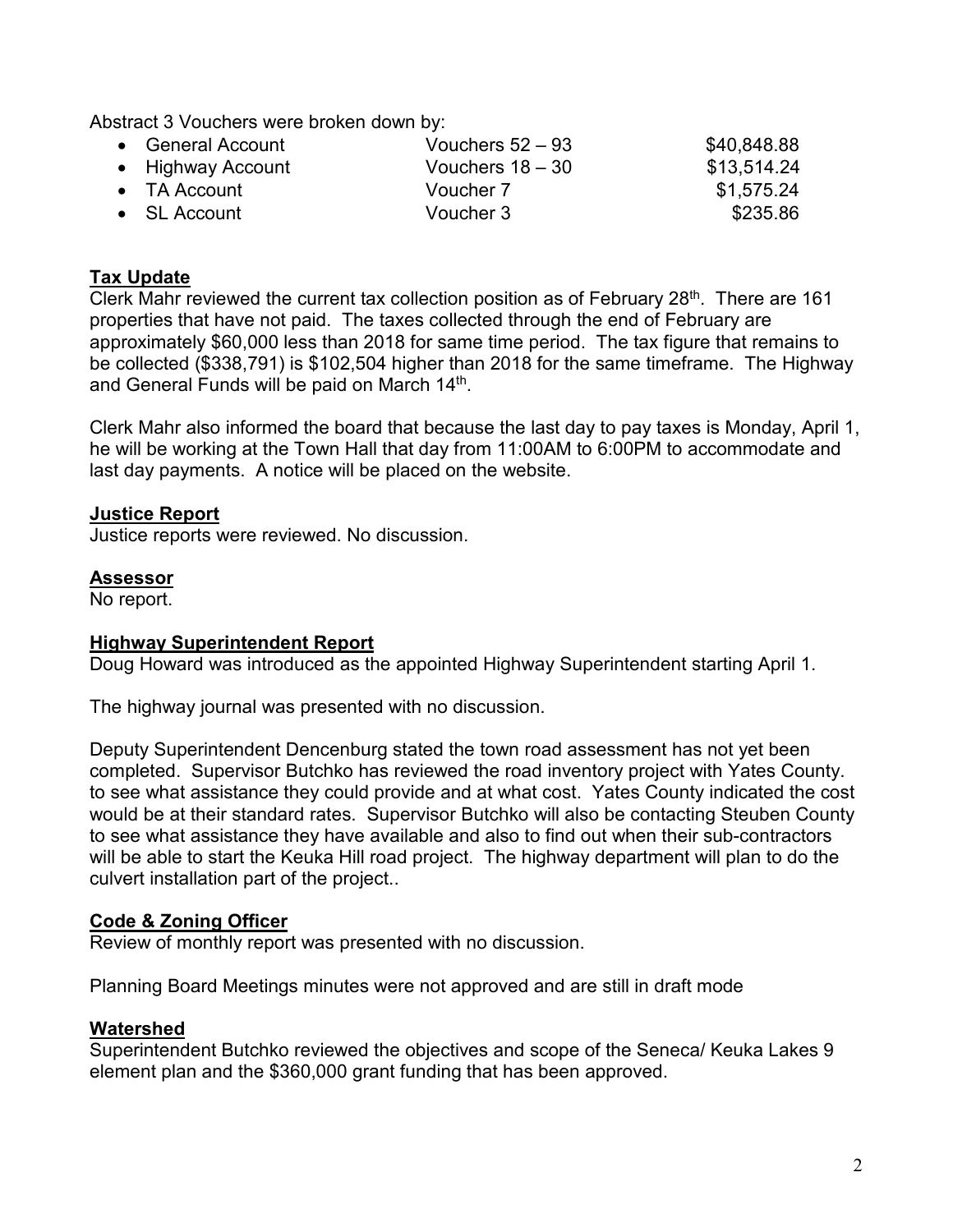## **Dog Control Officer**

Monthly report was reviewed with no discussion

### **History Group**

Monthly report was presented with no discussion.

## **Other Business**

Supervisor Butchko informed the Board that NYSEG will start its street light replacement program on a first come first served basis. It is estimated that the Town of Wayne could replace all the street lights in Keuka Village with LED bulbs for \$740. It is expected that the new lights will generate between 20 and 30% in energy savings. Supervisor Butchko is engaging Kathleen Herleman from the Energy Educator & Clean Energy Communities to assist in acquiring the lighting.

The parking signs plan for Keuka Village was discussed. Councilperson Freeman stated a public ordinance has to established followed by a public hearing so the Town can enforce the parking signs. The Planning Board will conduct the public hearing.

Councilperson Freeman also discussed the need to establish requirements for policing the Town clean up day scheduled for May 18<sup>th</sup>. Topics to be addressed are:

- What items can be brought to the clean-up
- Residency identification
- Advertising
- After hour security
- Ordering of dumpsters

In addition Councilperson Freeman discussed the review she had with Code Enforcement Officer Harrop regarding the permit requirement for directional signs in an agriculture zone. A permit was issued at no cost.

The Town of Wayne Planning Board is assembling a Land Use Regulation sub-committee. Advertisements for this committee will be place on the Town of Wayne web site and in the Corning Leader. The tentative plan is for the sub-committee to meet the third Tuesday of the month.

#### **Public Comments**

Supervisor Butchko introduced Jeff Horton. Mr. Horton is the Joe Hauryski supported Republican candidate to replace himself this year. Mr. Horton is presently the Town of Campbell Supervisor. Mr. Horton spoke of his experience and how he wants to help. County Legislator Hauryski is retiring at the end of 2019.

At approximately 7:25pm Councilperson Haff made a motion that the Town Board recessed into Executive session to discuss personal benefits and legal issues. The motion was seconded by Councilperson Freeman with all in favor. The Executive Session ended at 8:10 pm with action being to continue to investigate benefits options for the Highway department workers.

The next Town Board meeting will be held on Tuesday, April 9<sup>th</sup>,